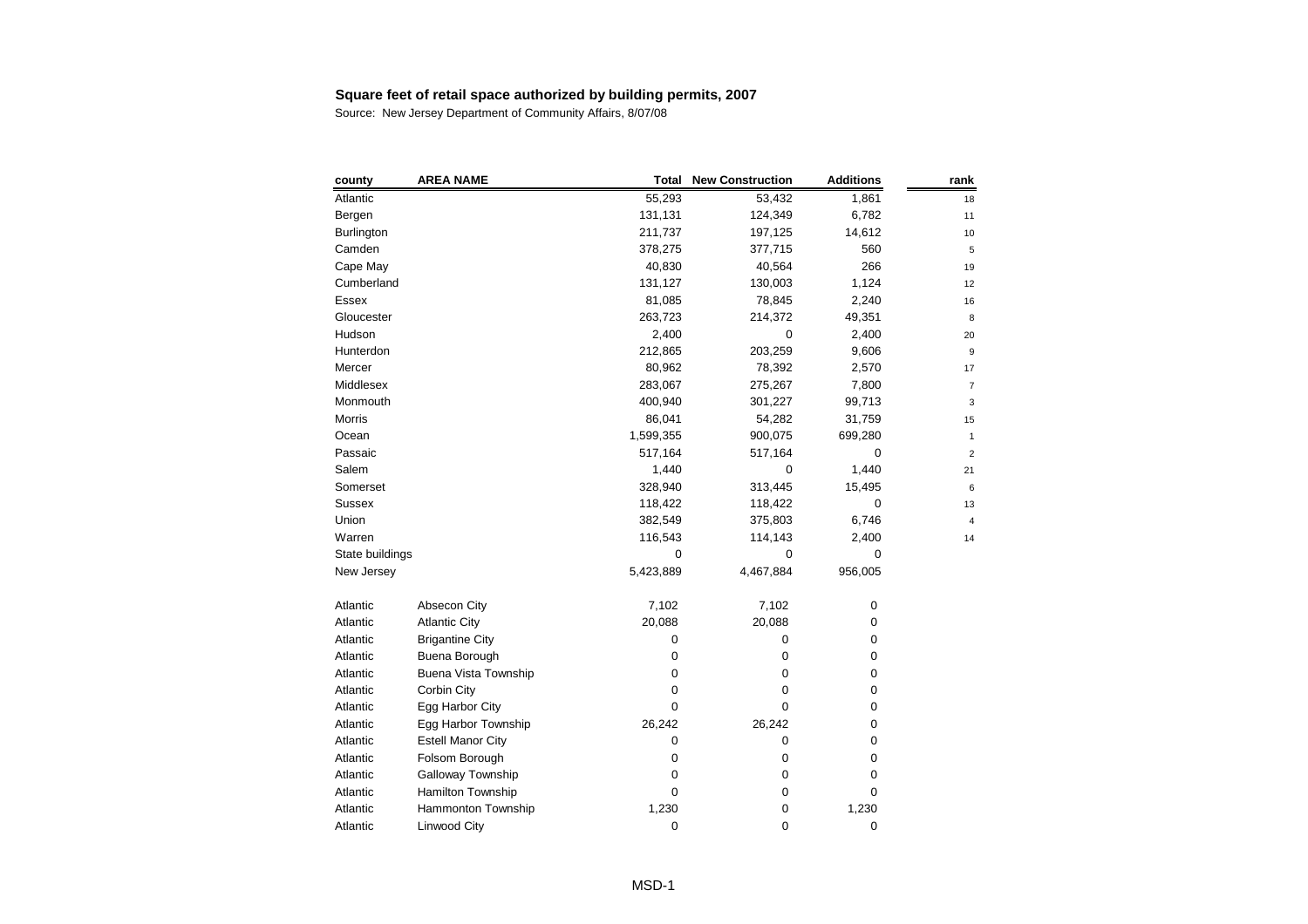| county   | <b>AREA NAME</b>          | Total     | <b>New Construction</b> | <b>Additions</b> | rank |
|----------|---------------------------|-----------|-------------------------|------------------|------|
| Atlantic | <b>Longport City</b>      | 0         | 0                       | 0                |      |
| Atlantic | Margate City              | 240       | 0                       | 240              |      |
| Atlantic | <b>Mullica City</b>       | 0         | 0                       | $\pmb{0}$        |      |
| Atlantic | Northfield City           | 0         | 0                       | 0                |      |
| Atlantic | Pleasantville City        | 0         | 0                       | 0                |      |
| Atlantic | Port Republic City        | 0         | 0                       | 0                |      |
| Atlantic | Somers Point City         | 391       | 0                       | 391              |      |
| Atlantic | Ventnor City              | 0         | 0                       | 0                |      |
| Atlantic | Weymouth Township         | 0         | 0                       | 0                |      |
| Bergen   | Allendale Borough         | $\pmb{0}$ | 0                       | 0                |      |
| Bergen   | Alpine Borough            | 0         | 0                       | 0                |      |
| Bergen   | Bergenfield Borough       | 0         | 0                       | 0                |      |
| Bergen   | Bogota Borough            | $\Omega$  | 0                       | 0                |      |
| Bergen   | Carlstadt Borough         | 1,338     | 0                       | 1,338            |      |
| Bergen   | Cliffside Park Borough    | 0         | 0                       | 0                |      |
| Bergen   | Closter Borough           | $\pmb{0}$ | 0                       | 0                |      |
| Bergen   | Cresskill Borough         | 0         | 0                       | 0                |      |
| Bergen   | Demarest Borough          | 0         | 0                       | 0                |      |
| Bergen   | Dumont Borough            | 0         | 0                       | 0                |      |
| Bergen   | Elmwood Park Borough      | 0         | 0                       | 0                |      |
| Bergen   | East Rutherford Borough   | 4,001     | 0                       | 4,001            |      |
| Bergen   | Edgewater Borough         | 0         | 0                       | 0                |      |
| Bergen   | Emerson Borough           | 70,264    | 70,264                  | 0                |      |
| Bergen   | Englewood City            | 0         | 0                       | 0                |      |
| Bergen   | Englewood Cliffs Borough  | 0         | 0                       | 0                |      |
| Bergen   | Fair Lawn Borough         | 8,920     | 7,590                   | 1,330            |      |
| Bergen   | Fairview Borough          | 0         | 0                       | 0                |      |
| Bergen   | Fort Lee Borough          | 0         | 0                       | 0                |      |
| Bergen   | Franklin Lakes Borough    | 0         | 0                       | 0                |      |
| Bergen   | <b>Garfield City</b>      | 8,253     | 8,253                   | 0                |      |
| Bergen   | Glen Rock Borough         | 0         | 0                       | 0                |      |
| Bergen   | <b>Hackensack City</b>    | 0         | 0                       | 0                |      |
| Bergen   | Harrington Park Borough   | 0         | 0                       | 0                |      |
| Bergen   | Hasbrouck Heights Borough | 0         | 0                       | 0                |      |
| Bergen   | Haworth Borough           | 113       | 0                       | 113              |      |
| Bergen   | Hillsdale Borough         | $\pmb{0}$ | 0                       | 0                |      |
| Bergen   | Ho-Ho-Kus Borough         | 0         | 0                       | 0                |      |
| Bergen   | Leonia Borough            | 0         | 0                       | 0                |      |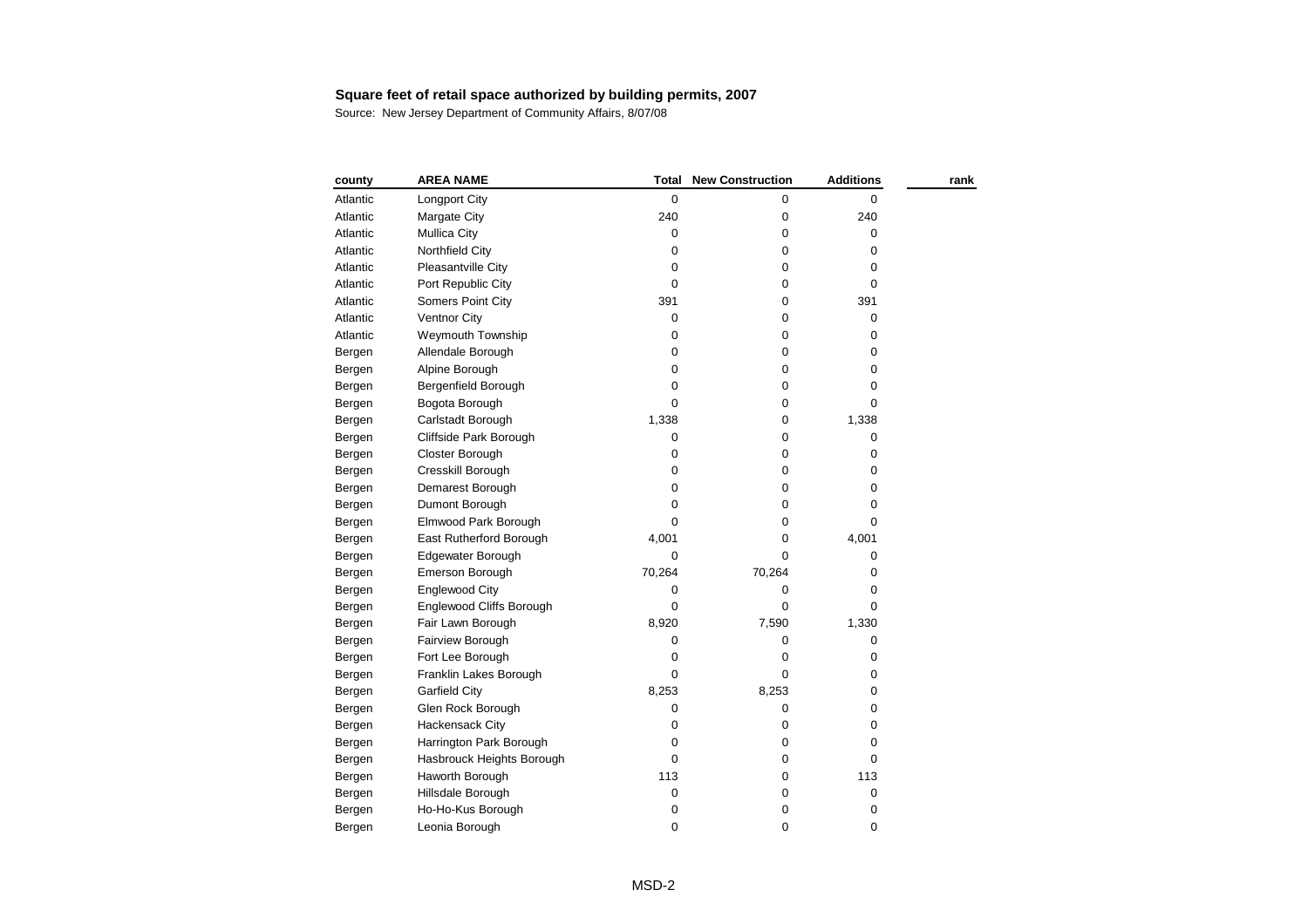| county | <b>AREA NAME</b>           | Total     | <b>New Construction</b> | <b>Additions</b> | rank |
|--------|----------------------------|-----------|-------------------------|------------------|------|
| Bergen | Little Ferry Borough       | 20,992    | 20,992                  | 0                |      |
| Bergen | Lodi Borough               | $\pmb{0}$ | 0                       | 0                |      |
| Bergen | Lyndhurst Township         | 0         | $\pmb{0}$               | 0                |      |
| Bergen | Mahwah Township            | 0         | $\mathbf 0$             | 0                |      |
| Bergen | Maywood Borough            | 0         | $\pmb{0}$               | 0                |      |
| Bergen | Midland Park Borough       | 0         | 0                       | 0                |      |
| Bergen | Montvale Borough           | 0         | 0                       | 0                |      |
| Bergen | Moonachie Borough          | 0         | $\mathbf 0$             | 0                |      |
| Bergen | New Milford Borough        | 0         | $\pmb{0}$               | 0                |      |
| Bergen | North Arlington Borough    | $\pmb{0}$ | 0                       | 0                |      |
| Bergen | Northvale Borough          | 0         | $\pmb{0}$               | 0                |      |
| Bergen | Norwood Borough            | $\pmb{0}$ | 0                       | 0                |      |
| Bergen | Oakland Borough            | 0         | $\pmb{0}$               | 0                |      |
| Bergen | Old Tappan Borough         | 0         | $\pmb{0}$               | 0                |      |
| Bergen | Oradell Borough            | 0         | $\pmb{0}$               | 0                |      |
| Bergen | Palisades Park Borough     | 0         | 0                       | 0                |      |
| Bergen | Paramus Borough            | 6,000     | 6,000                   | 0                |      |
| Bergen | Park Ridge Borough         | 0         | 0                       | 0                |      |
| Bergen | Ramsey Borough             | 0         | $\pmb{0}$               | 0                |      |
| Bergen | Ridgefield Borough         | 0         | 0                       | 0                |      |
| Bergen | Ridgefield Park Village    | 0         | $\pmb{0}$               | 0                |      |
| Bergen | Ridgewood Village          | 0         | 0                       | 0                |      |
| Bergen | River Edge Borough         | 0         | $\pmb{0}$               | 0                |      |
| Bergen | <b>River Vale Township</b> | 0         | 0                       | 0                |      |
| Bergen | Rochelle Park Township     | 0         | $\pmb{0}$               | 0                |      |
| Bergen | Rockleigh Borough          | 0         | $\pmb{0}$               | 0                |      |
| Bergen | Rutherford Borough         | 0         | $\pmb{0}$               | 0                |      |
| Bergen | Saddle Brook Township      | 0         | $\pmb{0}$               | 0                |      |
| Bergen | Saddle River Borough       | 0         | $\pmb{0}$               | 0                |      |
| Bergen | South Hackensack Twp       | 0         | $\mathbf 0$             | 0                |      |
| Bergen | <b>Teaneck Township</b>    | 0         | 0                       | 0                |      |
| Bergen | <b>Tenafly Borough</b>     | 0         | $\mathbf 0$             | 0                |      |
| Bergen | Teterboro Borough          | 0         | $\pmb{0}$               | 0                |      |
| Bergen | Upper Saddle River Borough | 0         | $\pmb{0}$               | 0                |      |
| Bergen | <b>Waldwick Borough</b>    | $\pmb{0}$ | 0                       | 0                |      |
| Bergen | Wallington Borough         | 0         | 0                       | 0                |      |
| Bergen | Washington Township        | 0         | 0                       | 0                |      |
| Bergen | Westwood Borough           | 11,250    | 11,250                  | 0                |      |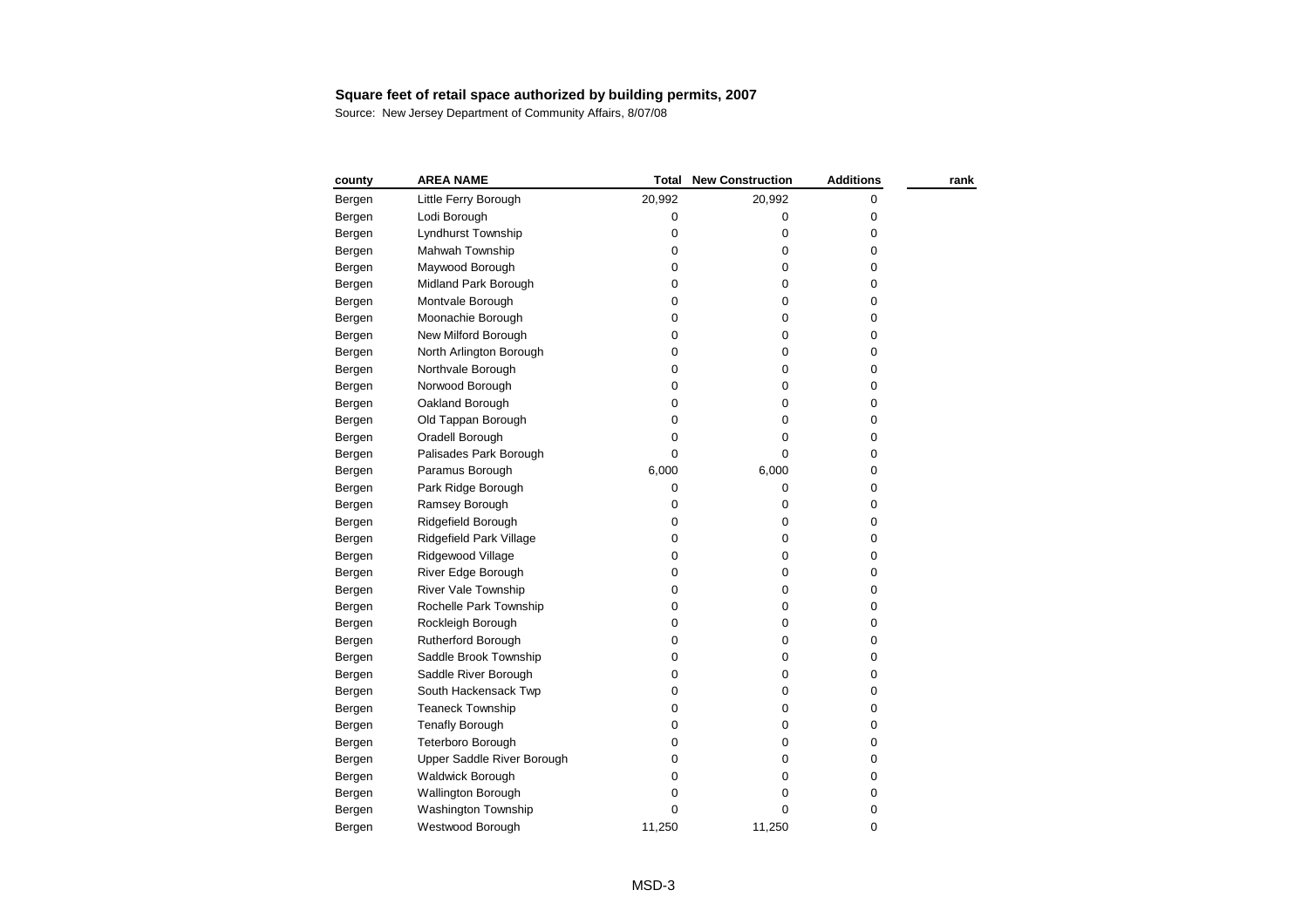| Woodcliff Lake Borough<br>0<br>Bergen<br>Wood-Ridge Borough<br>0<br>Bergen | 0<br>$\mathbf 0$ | 0           |  |
|----------------------------------------------------------------------------|------------------|-------------|--|
|                                                                            |                  |             |  |
|                                                                            |                  | 0           |  |
| <b>Wyckoff Township</b><br>0<br>Bergen                                     | 0                | 0           |  |
| <b>Bass River Township</b><br>0<br>Burlington                              | 0                | 0           |  |
| 0<br><b>Beverly City</b><br><b>Burlington</b>                              | 0                | 0           |  |
| 0<br><b>Burlington</b><br>Bordentown City                                  | 0                | 0           |  |
| <b>Bordentown Township</b><br><b>Burlington</b><br>5,980                   | 0                | 5,980       |  |
| <b>Burlington City</b><br><b>Burlington</b><br>0                           | 0                | 0           |  |
| <b>Burlington Township</b><br>5,773<br><b>Burlington</b>                   | 5,773            | 0           |  |
| <b>Chesterfield Township</b><br>Burlington<br>0                            | $\mathbf 0$      | $\mathbf 0$ |  |
| Cinnaminson Township<br>86,229<br><b>Burlington</b>                        | 86,033           | 196         |  |
| Delanco Township<br><b>Burlington</b><br>0                                 | 0                | 0           |  |
| Delran Township<br>0<br><b>Burlington</b>                                  | 0                | 0           |  |
| Eastampton Township<br>0<br>Burlington                                     | 0                | 0           |  |
| <b>Edgewater Park Township</b><br>0<br>Burlington                          | 0                | 0           |  |
| Evesham Township<br>15,078<br><b>Burlington</b>                            | 14,391           | 687         |  |
| Fieldsboro Borough<br><b>Burlington</b><br>0                               | 0                | 0           |  |
| Florence Township<br>33,806<br><b>Burlington</b>                           | 26,156           | 7,650       |  |
| Hainesport Township<br><b>Burlington</b><br>0                              | 0                | 0           |  |
| Lumberton Township<br>0<br><b>Burlington</b>                               | 0                | 0           |  |
| Mansfield Township<br>0<br><b>Burlington</b>                               | $\mathbf 0$      | 0           |  |
| 0<br><b>Burlington</b><br>Maple Shade Borough                              | 0                | 0           |  |
| <b>Medford Township</b><br>27,550<br><b>Burlington</b>                     | 27,550           | 0           |  |
| Medford Lakes Borough<br><b>Burlington</b><br>0                            | $\Omega$         | 0           |  |
| Moorestown Township<br>220<br><b>Burlington</b>                            | 220              | 0           |  |
| 99<br>Mount Holly Township<br>Burlington                                   | 0                | 99          |  |
| Mount Laurel Township<br>14,332<br><b>Burlington</b>                       | 14,332           | 0           |  |
| New Hanover Township<br><b>Burlington</b><br>0                             | 0                | 0           |  |
| North Hanover Township<br>0<br><b>Burlington</b>                           | 0                | 0           |  |
| Burlington<br>Palmyra Borough<br>0                                         | 0                | 0           |  |
| <b>Burlington</b><br>Pemberton Borough<br>0                                | 0                | 0           |  |
| Pemberton Township<br>0<br><b>Burlington</b>                               | 0                | 0           |  |
| Riverside Township<br>$\pmb{0}$<br><b>Burlington</b>                       | $\mathbf 0$      | 0           |  |
| Riverton Borough<br>0<br><b>Burlington</b>                                 | 0                | 0           |  |
| Shamong Township<br>$\Omega$<br><b>Burlington</b>                          | 0                | 0           |  |
| Southampton Township<br>22,670<br><b>Burlington</b>                        | 22,670           | 0           |  |
| Springfield Township<br><b>Burlington</b><br>0                             | 0                | 0           |  |
| 0<br><b>Tabernacle Township</b><br><b>Burlington</b>                       | 0                | 0           |  |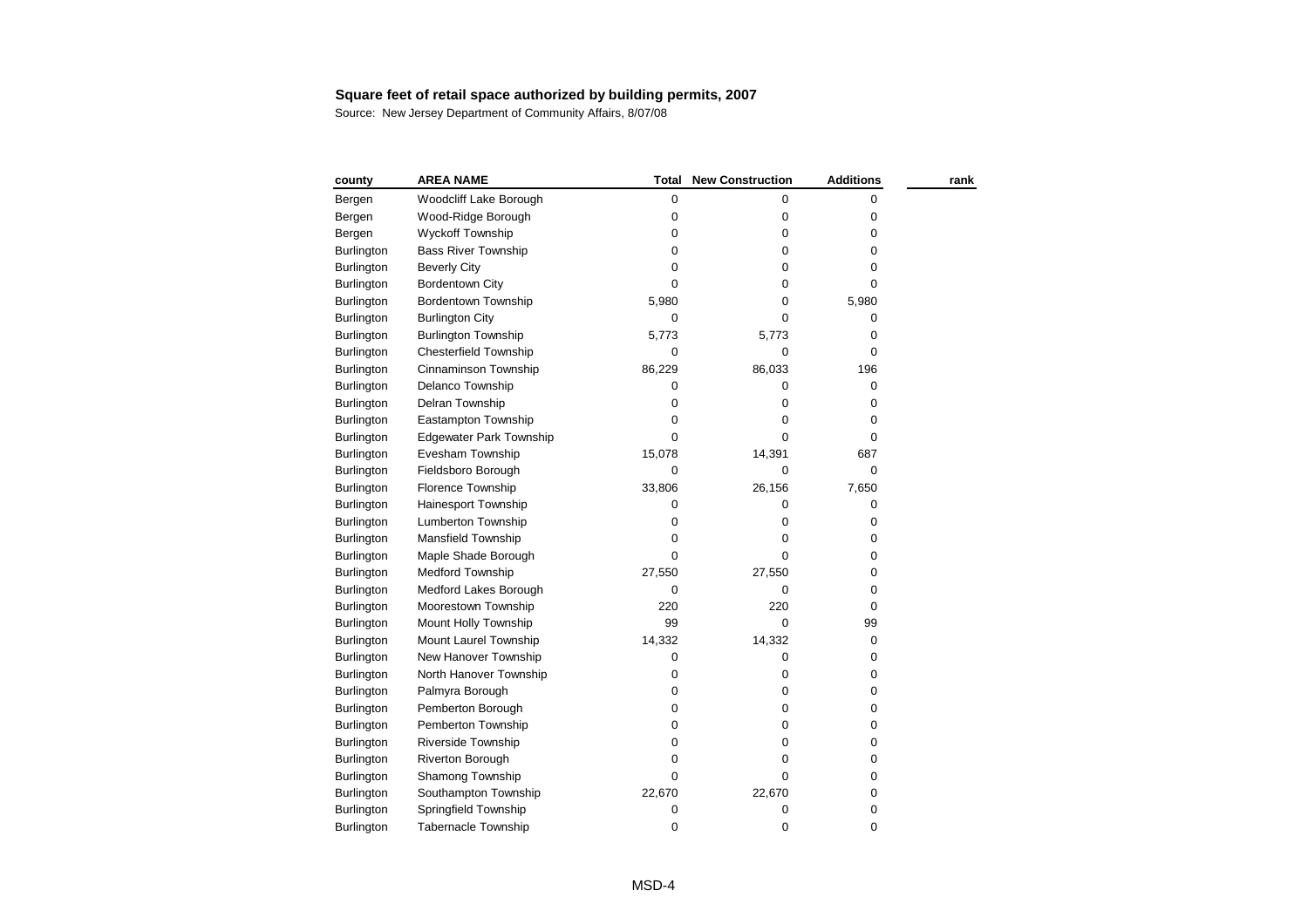| county            | <b>AREA NAME</b>           | Total       | <b>New Construction</b> | <b>Additions</b> | rank |
|-------------------|----------------------------|-------------|-------------------------|------------------|------|
| <b>Burlington</b> | <b>Washington Township</b> | 0           | 0                       | 0                |      |
| <b>Burlington</b> | <b>Westampton Township</b> | 0           | $\pmb{0}$               | 0                |      |
| Burlington        | Willingboro Township       | 0           | $\pmb{0}$               | 0                |      |
| <b>Burlington</b> | <b>Woodland Township</b>   | $\mathbf 0$ | $\mathbf 0$             | 0                |      |
| <b>Burlington</b> | Wrightstown Borough        | 0           | $\pmb{0}$               | 0                |      |
| Camden            | Audubon Borough            | 0           | 0                       | 0                |      |
| Camden            | Audubon Park Borough       | 0           | 0                       | 0                |      |
| Camden            | Barrington Borough         | 0           | 0                       | 0                |      |
| Camden            | <b>Bellmawr Borough</b>    | 0           | $\mathbf 0$             | 0                |      |
| Camden            | Berlin Borough             | 0           | 0                       | 0                |      |
| Camden            | <b>Berlin Township</b>     | $\pmb{0}$   | 0                       | 0                |      |
| Camden            | Brooklawn Borough          | 0           | 0                       | 0                |      |
| Camden            | Camden City                | $\mathbf 0$ | $\mathbf 0$             | 0                |      |
| Camden            | Cherry Hill Township       | 293,961     | 293,961                 | 0                |      |
| Camden            | <b>Chesilhurst Borough</b> | 0           | 0                       | 0                |      |
| Camden            | <b>Clementon Borough</b>   | 0           | 0                       | 0                |      |
| Camden            | Collingswood Borough       | 0           | 0                       | 0                |      |
| Camden            | Gibbsboro Borough          | 0           | 0                       | 0                |      |
| Camden            | <b>Gloucester City</b>     | 0           | 0                       | $\mathbf 0$      |      |
| Camden            | Gloucester Township        | 14,660      | 14,100                  | 560              |      |
| Camden            | <b>Haddon Township</b>     | 0           | 0                       | 0                |      |
| Camden            | Haddonfield Borough        | 0           | 0                       | $\mathbf 0$      |      |
| Camden            | Haddon Heights Borough     | 0           | 0                       | 0                |      |
| Camden            | Hi-nella Borough           | 0           | 0                       | 0                |      |
| Camden            | Laurel Springs Borough     | 0           | 0                       | 0                |      |
| Camden            | Lawnside Borough           | 0           | 0                       | 0                |      |
| Camden            | Lindenwold Borough         | 1,387       | 1,387                   | 0                |      |
| Camden            | Magnolia Borough           | 10,800      | 10,800                  | 0                |      |
| Camden            | Merchantville Borough      | 0           | 0                       | 0                |      |
| Camden            | Mount Ephraim Borough      | 0           | 0                       | 0                |      |
| Camden            | Oaklyn Borough             | 0           | $\mathbf 0$             | 0                |      |
| Camden            | Pennsauken Township        | 0           | $\pmb{0}$               | 0                |      |
| Camden            | Pine Hill Borough          | 0           | $\mathbf 0$             | 0                |      |
| Camden            | Pine Valley Borough        | 0           | $\mathbf 0$             | 0                |      |
| Camden            | Runnemede Borough          | 0           | $\mathbf 0$             | 0                |      |
| Camden            | Somerdale Borough          | 0           | $\mathbf 0$             | 0                |      |
| Camden            | <b>Stratford Borough</b>   | 0           | 0                       | 0                |      |
| Camden            | <b>Tavistock Borough</b>   | 0           | 0                       | 0                |      |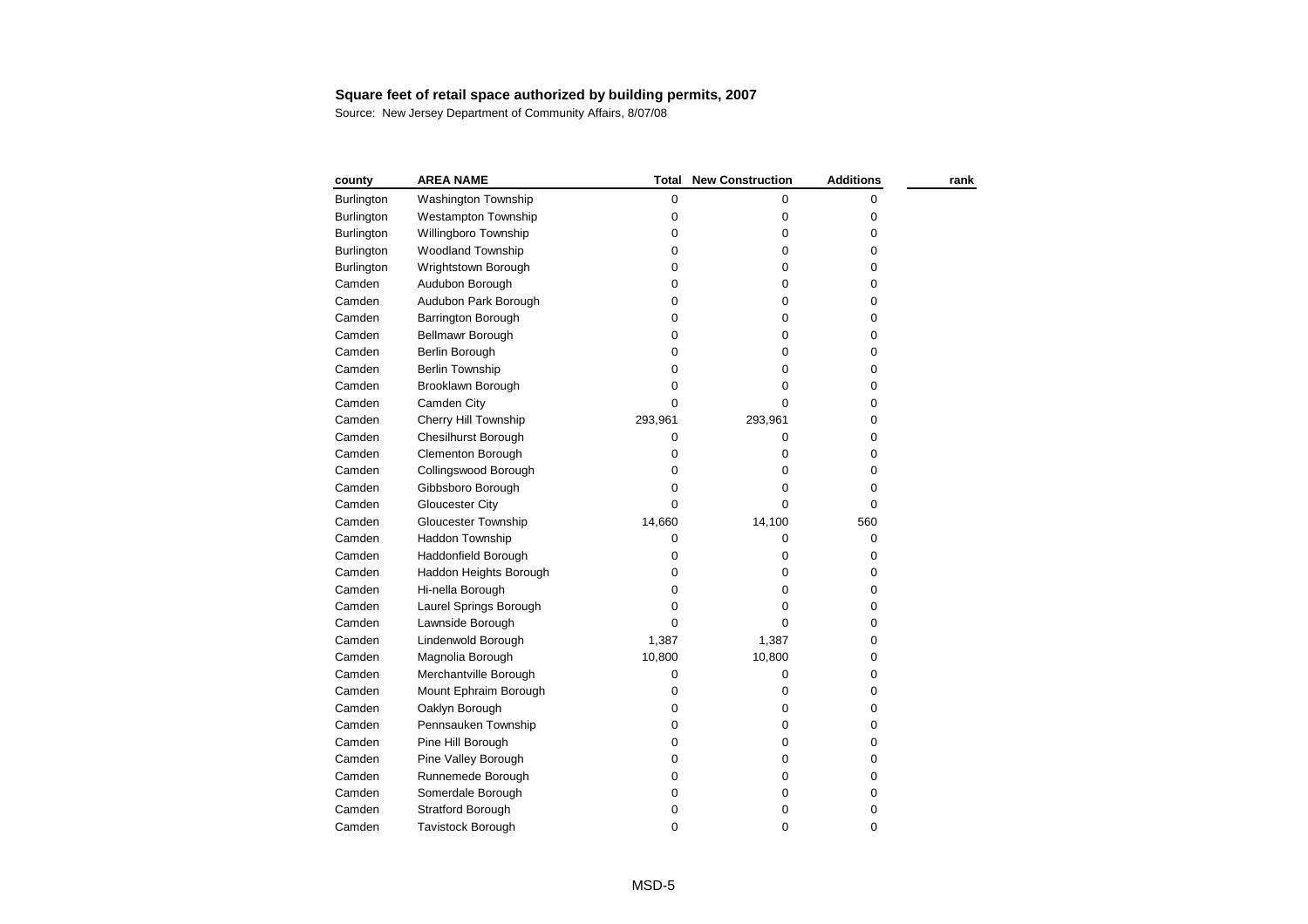| county       | <b>AREA NAME</b>                | Total       | <b>New Construction</b> | <b>Additions</b> | rank |
|--------------|---------------------------------|-------------|-------------------------|------------------|------|
| Camden       | Voorhees Township               | 57,467      | 57,467                  | 0                |      |
| Camden       | Waterford Township              | 0           | 0                       | 0                |      |
| Camden       | <b>Winslow Township</b>         | 0           | 0                       | 0                |      |
| Camden       | Woodlynne Borough               | 0           | 0                       | 0                |      |
| Cape May     | Avalon Borough                  | 0           | 0                       | 0                |      |
| Cape May     | Cape May City                   | 0           | 0                       | 0                |      |
| Cape May     | Cape May Point Borough          | 0           | 0                       | 0                |      |
| Cape May     | Dennis Township                 | 2,600       | 2,600                   | 0                |      |
| Cape May     | Lower Township                  | 0           | 0                       | 0                |      |
| Cape May     | Middle Township                 | 20,000      | 20,000                  | 0                |      |
| Cape May     | North Wildwood City             | 0           | 0                       | 0                |      |
| Cape May     | Ocean City                      | 13,516      | 13,516                  | 0                |      |
| Cape May     | Sea Isle City                   | 0           | 0                       | 0                |      |
| Cape May     | Stone Harbor Borough            | 0           | 0                       | 0                |      |
| Cape May     | <b>Upper Township</b>           | 4,714       | 4,448                   | 266              |      |
| Cape May     | West Cape May Borough           | 0           | 0                       | 0                |      |
| Cape May     | West Wildwood Borough           | $\pmb{0}$   | 0                       | 0                |      |
| Cape May     | Wildwood City                   | 0           | 0                       | 0                |      |
| Cape May     | Wildwood Crest Borough          | 0           | 0                       | 0                |      |
| Cape May     | Woodbine Borough                | 0           | 0                       | 0                |      |
| Cumberland   | <b>Bridgeton City</b>           | 0           | 0                       | 0                |      |
| Cumberland   | <b>Commercial Township</b>      | 0           | 0                       | 0                |      |
| Cumberland   | Deerfield Township              | 0           | 0                       | 0                |      |
| Cumberland   | Downe Township                  | 0           | 0                       | 0                |      |
| Cumberland   | <b>Fairfield Township</b>       | 0           | 0                       | 0                |      |
| Cumberland   | <b>Greenwich Township</b>       | $\pmb{0}$   | 0                       | 0                |      |
| Cumberland   | <b>Hopewell Township</b>        | 0           | 0                       | 0                |      |
| Cumberland   | Lawrence Township               | 0           | 0                       | 0                |      |
| Cumberland   | Maurice River Township          | $\Omega$    | 0                       | 0                |      |
| Cumberland   | Millville City                  | 100,214     | 100,214                 | 0                |      |
| Cumberland   | Shiloh Borough                  | 0           | 0                       | 0                |      |
| Cumberland   | <b>Stow Creek Township</b>      | 0           | 0                       | 0                |      |
| Cumberland   | <b>Upper Deerfield Township</b> | 0           | 0                       | 0                |      |
| Cumberland   | <b>Vineland City</b>            | 30,913      | 29,789                  | 1,124            |      |
| Essex        | <b>Belleville Town</b>          | 0           | 0                       | 0                |      |
| Essex        | <b>Bloomfield Township</b>      | 0           | 0                       | 0                |      |
| <b>Essex</b> | <b>Caldwell Township</b>        | 0           | 0                       | 0                |      |
| Essex        | Cedar Grove Township            | $\mathbf 0$ | 0                       | 0                |      |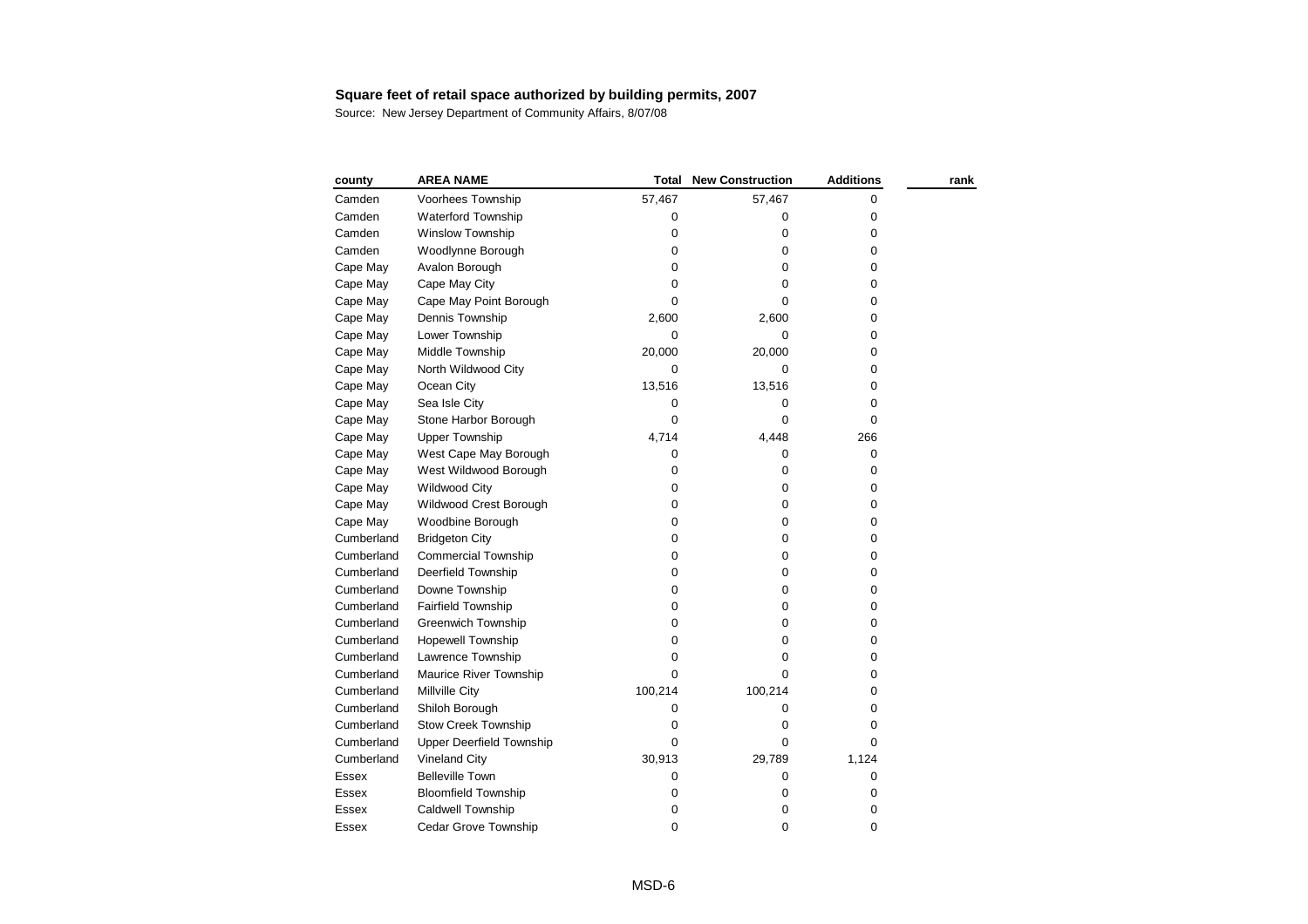| county       | <b>AREA NAME</b>            | Total     | <b>New Construction</b> | <b>Additions</b> | rank |
|--------------|-----------------------------|-----------|-------------------------|------------------|------|
| Essex        | East Orange City            | 0         | 0                       | 0                |      |
| Essex        | <b>Essex Fells Township</b> | 0         | 0                       | 0                |      |
| Essex        | <b>Fairfield Township</b>   | 0         | 0                       | 0                |      |
| Essex        | Glen Ridge Borough          | 0         | $\mathbf 0$             | 0                |      |
| Essex        | Irvington Township          | 41,000    | 41,000                  | 0                |      |
| Essex        | Livingston Township         | 17,876    | 17,876                  | 0                |      |
| Essex        | Maplewood Township          | 0         | 0                       | 0                |      |
| Essex        | Millburn Township           | 0         | 0                       | 0                |      |
| Essex        | Montclair Township          | $\Omega$  | 0                       | 0                |      |
| Essex        | <b>Newark City</b>          | 2,240     | 0                       | 2,240            |      |
| Essex        | North Caldwell Borough      | 0         | 0                       | 0                |      |
| Essex        | Nutley Township             | 13,285    | 13,285                  | 0                |      |
| Essex        | City of Orange Township     | 6,684     | 6,684                   | 0                |      |
| Essex        | Roseland Borough            | 0         | 0                       | 0                |      |
| Essex        | South Orange Village        | 0         | $\mathbf 0$             | 0                |      |
| Essex        | Verona Township             | 0         | 0                       | 0                |      |
| Essex        | West Caldwell Township      | 0         | 0                       | 0                |      |
| <b>Essex</b> | West Orange Township        | 0         | 0                       | 0                |      |
| Gloucester   | Clayton Borough             | 0         | 0                       | 0                |      |
| Gloucester   | Deptford Township           | 48,345    | 48,345                  | 0                |      |
| Gloucester   | East Greenwich Township     | 0         | 0                       | 0                |      |
| Gloucester   | <b>Elk Township</b>         | 0         | 0                       | 0                |      |
| Gloucester   | Franklin Township           | 0         | 0                       | 0                |      |
| Gloucester   | Glassboro Borough           | 40,276    | 0                       | 40,276           |      |
| Gloucester   | <b>Greenwich Township</b>   | 0         | $\mathbf 0$             | 0                |      |
| Gloucester   | Harrison Township           | 0         | 0                       | 0                |      |
| Gloucester   | Logan Township              | $\pmb{0}$ | 0                       | 0                |      |
| Gloucester   | Mantua Township             | 0         | 0                       | 0                |      |
| Gloucester   | Monroe Township             | 0         | $\mathbf 0$             | 0                |      |
| Gloucester   | National Park Borough       | 0         | 0                       | 0                |      |
| Gloucester   | Newfield Borough            | 0         | $\mathbf 0$             | 0                |      |
| Gloucester   | Paulsboro Borough           | 0         | 0                       | 0                |      |
| Gloucester   | Pitman Borough              | 0         | 0                       | 0                |      |
| Gloucester   | South Harrison Township     | $\Omega$  | $\Omega$                | 0                |      |
| Gloucester   | Swedesborough Borough       | 25,098    | 25,098                  | 0                |      |
| Gloucester   | Washington Township         | 130,875   | 121,800                 | 9,075            |      |
| Gloucester   | Wenonah Borough             | 0         | 0                       | 0                |      |
| Gloucester   | West Deptford Township      | 0         | 0                       | 0                |      |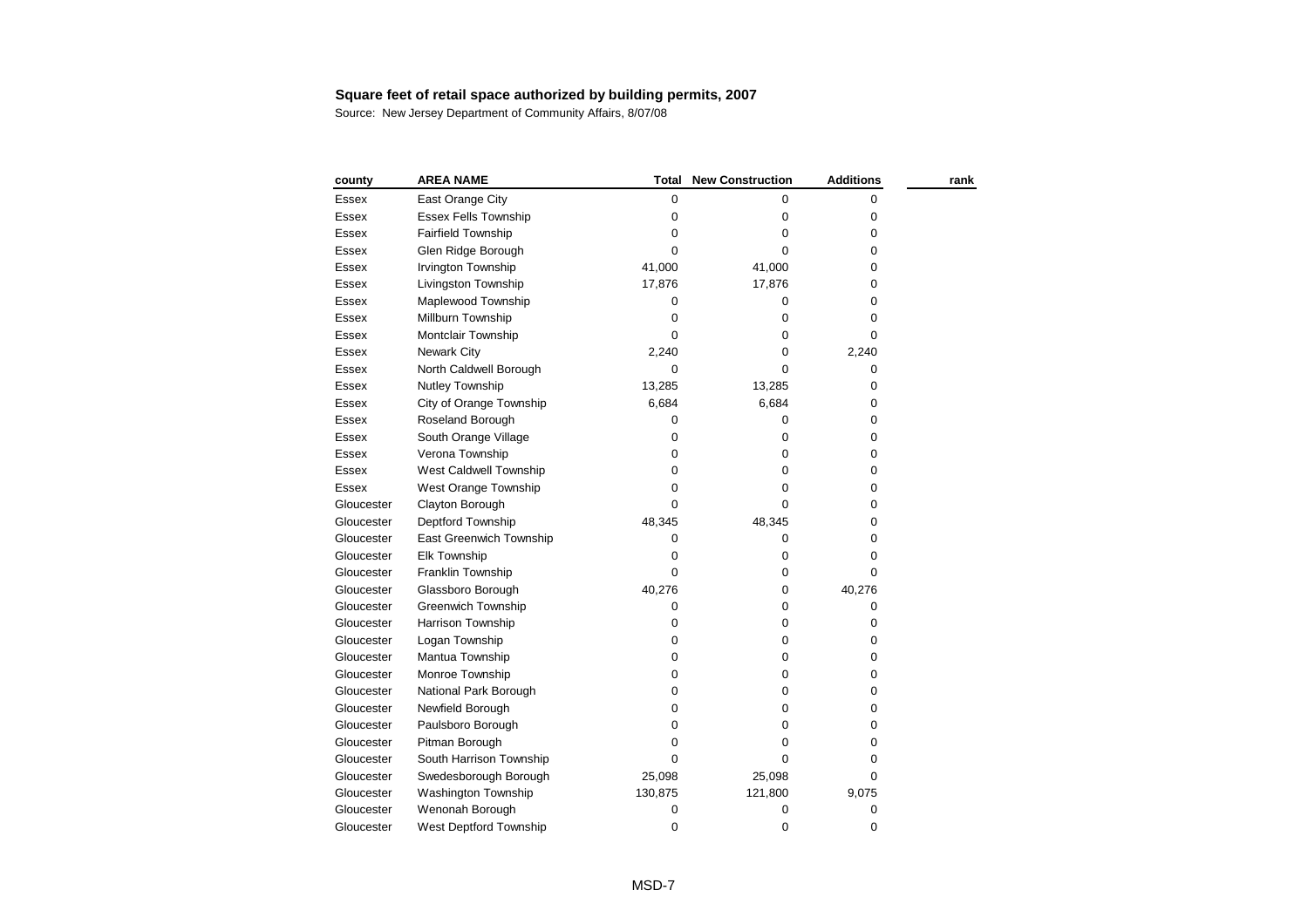| county     | <b>AREA NAME</b>          | Total       | <b>New Construction</b> | <b>Additions</b> | rank |
|------------|---------------------------|-------------|-------------------------|------------------|------|
| Gloucester | Westville Borough         | 0           | 0                       | 0                |      |
| Gloucester | <b>Woodbury City</b>      | 6,525       | 6,525                   | 0                |      |
| Gloucester | Woodbury Heights Borough  | 0           | 0                       | 0                |      |
| Gloucester | Woolwich Township         | 12,604      | 12,604                  | 0                |      |
| Hudson     | <b>Bayonne City</b>       | 0           | 0                       | 0                |      |
| Hudson     | East Newark Borough       | 0           | 0                       | 0                |      |
| Hudson     | <b>Guttenberg Town</b>    | 0           | 0                       | 0                |      |
| Hudson     | <b>Harrison Town</b>      | 0           | 0                       | 0                |      |
| Hudson     | Hoboken City              | $\Omega$    | $\boldsymbol{0}$        | 0                |      |
| Hudson     | Jersey City               | 2,400       | 0                       | 2,400            |      |
| Hudson     | Kearny Town               | 0           | $\pmb{0}$               | 0                |      |
| Hudson     | North Bergen Township     | 0           | $\pmb{0}$               | 0                |      |
| Hudson     | Secaucus Town             | 0           | 0                       | 0                |      |
| Hudson     | Union City                | 0           | 0                       | 0                |      |
| Hudson     | Weehawken Township        | 0           | 0                       | 0                |      |
| Hudson     | West New York Town        | 0           | 0                       | 0                |      |
| Hunterdon  | Alexandria Township       | 0           | 0                       | 0                |      |
| Hunterdon  | <b>Bethlehem Township</b> | 0           | 0                       | 0                |      |
| Hunterdon  | <b>Bloomsbury Borough</b> | 0           | 0                       | 0                |      |
| Hunterdon  | Califon Borough           | 0           | 0                       | 0                |      |
| Hunterdon  | <b>Clinton Town</b>       | 0           | 0                       | 0                |      |
| Hunterdon  | Clinton Township          | 0           | 0                       | 0                |      |
| Hunterdon  | Delaware Township         | $\Omega$    | 0                       | 0                |      |
| Hunterdon  | East Amwell Township      | $\Omega$    | 0                       | 0                |      |
| Hunterdon  | Flemington Borough        | 14,554      | 14,554                  | 0                |      |
| Hunterdon  | Franklin Township         | 0           | 0                       | 0                |      |
| Hunterdon  | Frenchtown Borough        | 0           | 0                       | 0                |      |
| Hunterdon  | Glen Gardner Borough      | 0           | 0                       | 0                |      |
| Hunterdon  | Hampton Borough           | 0           | 0                       | 0                |      |
| Hunterdon  | High Bridge Borough       | 0           | 0                       | 0                |      |
| Hunterdon  | <b>Holland Township</b>   | 0           | 0                       | 0                |      |
| Hunterdon  | Kingwood Township         | $\Omega$    | 0                       | 0                |      |
| Hunterdon  | Lambertville City         | 0           | 0                       | 0                |      |
| Hunterdon  | Lebanon Borough           | 0           | 0                       | 0                |      |
| Hunterdon  | Lebanon Township          | $\pmb{0}$   | 0                       | 0                |      |
| Hunterdon  | Milford Borough           | $\mathbf 0$ | 0                       | 0                |      |
| Hunterdon  | Raritan Township          | 198,311     | 188,705                 | 9,606            |      |
| Hunterdon  | Readington Township       | 0           | 0                       | 0                |      |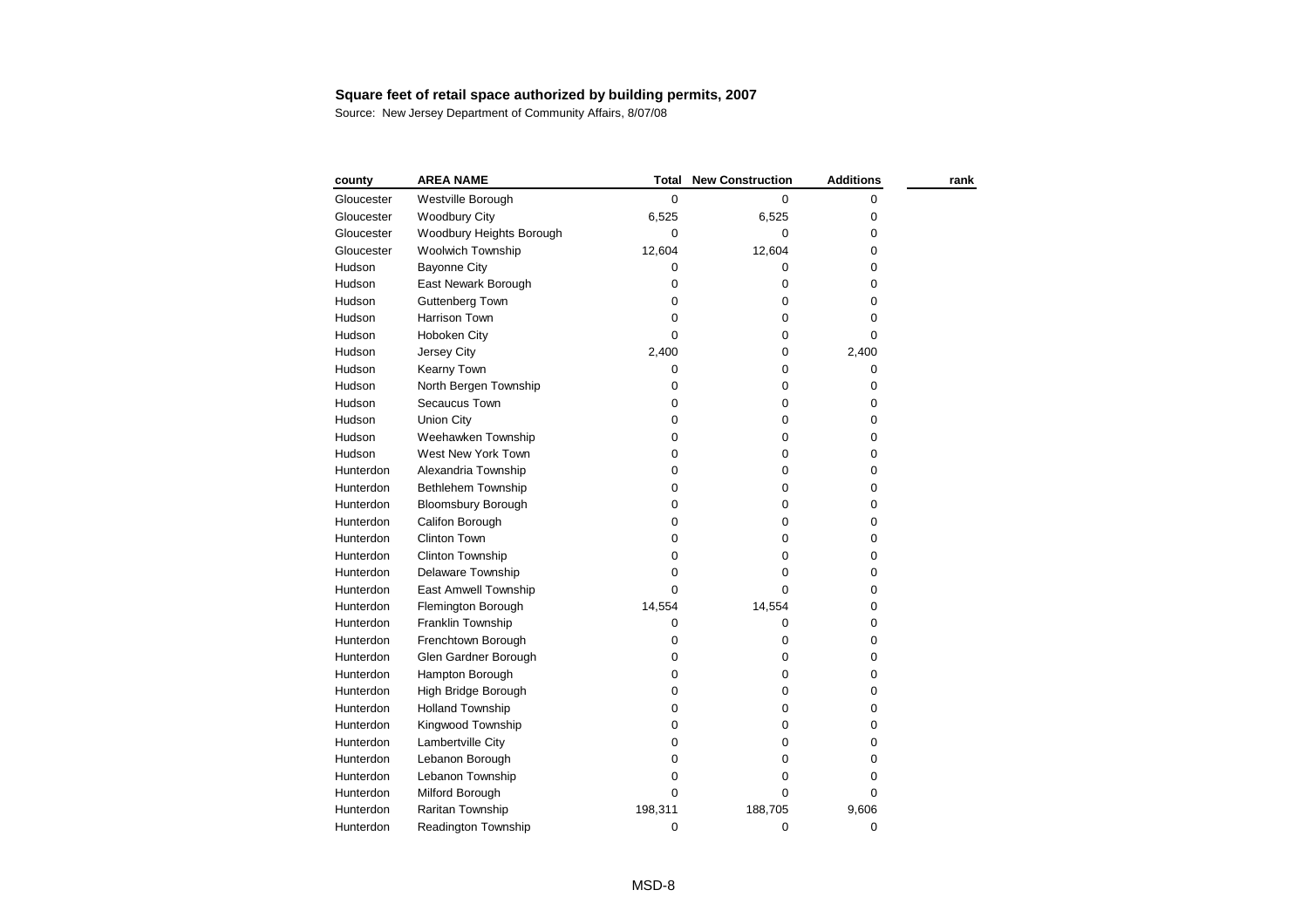| county    | <b>AREA NAME</b>             | Total     | <b>New Construction</b> | <b>Additions</b> | rank |
|-----------|------------------------------|-----------|-------------------------|------------------|------|
| Hunterdon | Stockton Borough             | 0         | 0                       | 0                |      |
| Hunterdon | <b>Tewksbury Township</b>    | 0         | 0                       | 0                |      |
| Hunterdon | Union Township               | 0         | 0                       | 0                |      |
| Hunterdon | West Amwell Township         | 0         | 0                       | 0                |      |
| Mercer    | East Windsor Township        | 0         | 0                       | 0                |      |
| Mercer    | <b>Ewing Township</b>        | 25,407    | 25,407                  | 0                |      |
| Mercer    | Hamilton Township            | 52,413    | 51,223                  | 1,190            |      |
| Mercer    | Hightstown Borough           | 1,762     | 1,762                   | 0                |      |
| Mercer    | Hopewell Borough             | 0         | 0                       | 0                |      |
| Mercer    | Hopewell Township            | 0         | 0                       | 0                |      |
| Mercer    | Lawrence Township            | $\pmb{0}$ | 0                       | 0                |      |
| Mercer    | Pennington Borough           | 0         | 0                       | 0                |      |
| Mercer    | Princeton Borough            | $\pmb{0}$ | 0                       | 0                |      |
| Mercer    | Princeton Township           | $\Omega$  | 0                       | 0                |      |
| Mercer    | <b>Trenton City</b>          | 1,380     | 0                       | 1,380            |      |
| Mercer    | Robbinsville Township        | 0         | 0                       | $\pmb{0}$        |      |
| Mercer    | West Windsor Township        | 0         | 0                       | 0                |      |
| Middlesex | Carteret Borough             | $\pmb{0}$ | 0                       | 0                |      |
| Middlesex | Cranbury Township            | $\pmb{0}$ | 0                       | 0                |      |
| Middlesex | Dunellen Borough             | 0         | 0                       | 0                |      |
| Middlesex | East Brunswick Township      | $\Omega$  | 0                       | 0                |      |
| Middlesex | Edison Township              | 142,048   | 142,048                 | 0                |      |
| Middlesex | Helmetta Borough             | 0         | 0                       | 0                |      |
| Middlesex | <b>Highland Park Borough</b> | 0         | 0                       | 0                |      |
| Middlesex | Jamesburg Borough            | $\Omega$  | 0                       | 0                |      |
| Middlesex | Old Bridge Township          | 14,040    | 14,040                  | 0                |      |
| Middlesex | Metuchen Borough             | 0         | 0                       | 0                |      |
| Middlesex | Middlesex Borough            | 0         | 0                       | 0                |      |
| Middlesex | Milltown Borough             | 0         | 0                       | 0                |      |
| Middlesex | Monroe Township              | $\Omega$  | 0                       | 0                |      |
| Middlesex | <b>New Brunswick City</b>    | 36,842    | 36,842                  | 0                |      |
| Middlesex | North Brunswick Township     | 48,502    | 48,502                  | 0                |      |
| Middlesex | Perth Amboy City             | 28,122    | 20,322                  | 7,800            |      |
| Middlesex | Piscataway Township          | 9,847     | 9,847                   | 0                |      |
| Middlesex | Plainsboro Township          | 0         | 0                       | 0                |      |
| Middlesex | Sayreville Borough           | 0         | 0                       | 0                |      |
| Middlesex | South Amboy City             | 0         | 0                       | 0                |      |
| Middlesex | South Brunswick Township     | 0         | 0                       | 0                |      |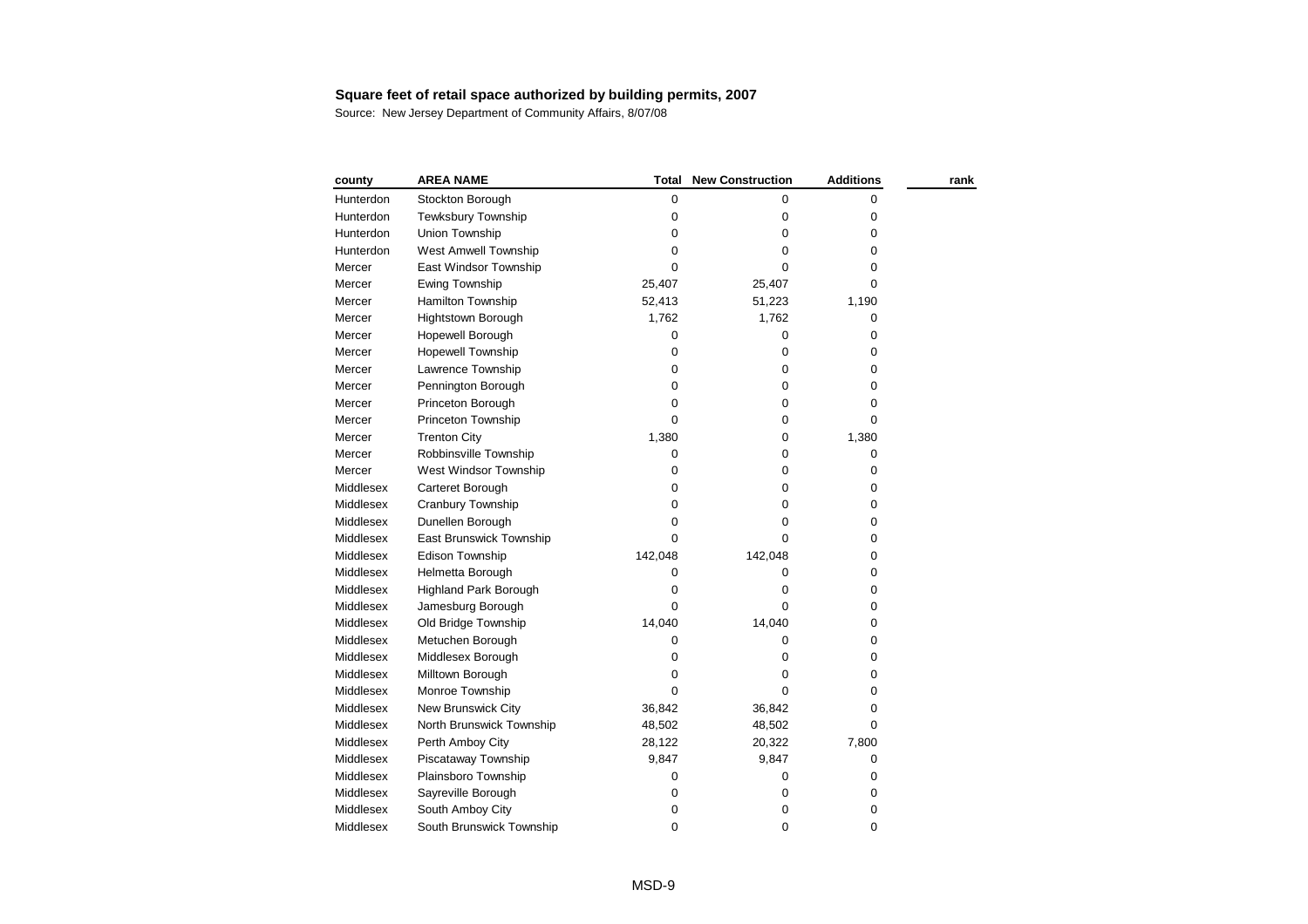| county           | <b>AREA NAME</b>           | <b>Total</b> | <b>New Construction</b> | <b>Additions</b> | rank |
|------------------|----------------------------|--------------|-------------------------|------------------|------|
| Middlesex        | South Plainfield Borough   | 0            | 0                       | 0                |      |
| <b>Middlesex</b> | South River Borough        | 0            | 0                       | 0                |      |
| Middlesex        | Spotswood Borough          | 0            | 0                       | 0                |      |
| Middlesex        | Woodbridge Township        | 3,666        | 3,666                   | 0                |      |
| Monmouth         | Allenhurst Borough         | 0            | 0                       | 0                |      |
| Monmouth         | Allentown Borough          | 0            | 0                       | 0                |      |
| Monmouth         | <b>Asbury Park City</b>    | 2,288        | 2,288                   | 0                |      |
| Monmouth         | Atlantic Highlands Borough | 0            | 0                       | 0                |      |
| Monmouth         | Avon-by-the-Sea Borough    | 0            | 0                       | 0                |      |
| Monmouth         | <b>Belmar Borough</b>      | 0            | $\pmb{0}$               | 0                |      |
| Monmouth         | Bradley Beach Borough      | 0            | 0                       | 0                |      |
| Monmouth         | <b>Brielle Borough</b>     | 0            | 0                       | 0                |      |
| Monmouth         | <b>Colts Neck Township</b> | 0            | 0                       | 0                |      |
| Monmouth         | Deal Borough               | $\Omega$     | 0                       | 0                |      |
| Monmouth         | Eatontown Borough          | 1,660        | 1,660                   | 0                |      |
| Monmouth         | Englishtown Borough        | 0            | 0                       | 0                |      |
| Monmouth         | Fair Haven Borough         | 0            | 0                       | 0                |      |
| Monmouth         | Farmingdale Borough        | 0            | 0                       | 0                |      |
| Monmouth         | Freehold Borough           | 0            | 0                       | 0                |      |
| Monmouth         | Freehold Township          | 88,715       | 21,645                  | 67,070           |      |
| Monmouth         | Highlands Borough          | 0            | 0                       | 0                |      |
| Monmouth         | <b>Holmdel Township</b>    | 4,800        | 4,800                   | 0                |      |
| Monmouth         | <b>Howell Township</b>     | 68,398       | 66,492                  | 1,906            |      |
| Monmouth         | Interlaken Borough         | 0            | 0                       | 0                |      |
| Monmouth         | Keansburg Borough          | 0            | 0                       | 0                |      |
| Monmouth         | Keyport Borough            | 0            | 0                       | 0                |      |
| Monmouth         | Little Silver Borough      | 0            | $\pmb{0}$               | 0                |      |
| Monmouth         | Loch Arbour Village        | 0            | 0                       | 0                |      |
| Monmouth         | Long Branch City           | 0            | 0                       | 0                |      |
| Monmouth         | Manalapan Township         | 0            | 0                       | 0                |      |
| Monmouth         | Manasquan Borough          | 0            | 0                       | 0                |      |
| Monmouth         | Marlboro Township          | 0            | 0                       | 0                |      |
| Monmouth         | Matawan Borough            | 0            | $\pmb{0}$               | 0                |      |
| Monmouth         | Aberdeen Township          | 0            | 0                       | 0                |      |
| Monmouth         | Middletown Township        | 0            | 0                       | 0                |      |
| Monmouth         | Millstone Township         | 0            | 0                       | 0                |      |
| Monmouth         | Monmouth Beach Borough     | 0            | 0                       | 0                |      |
| Monmouth         | Neptune Township           | 0            | 0                       | 0                |      |
|                  |                            |              |                         |                  |      |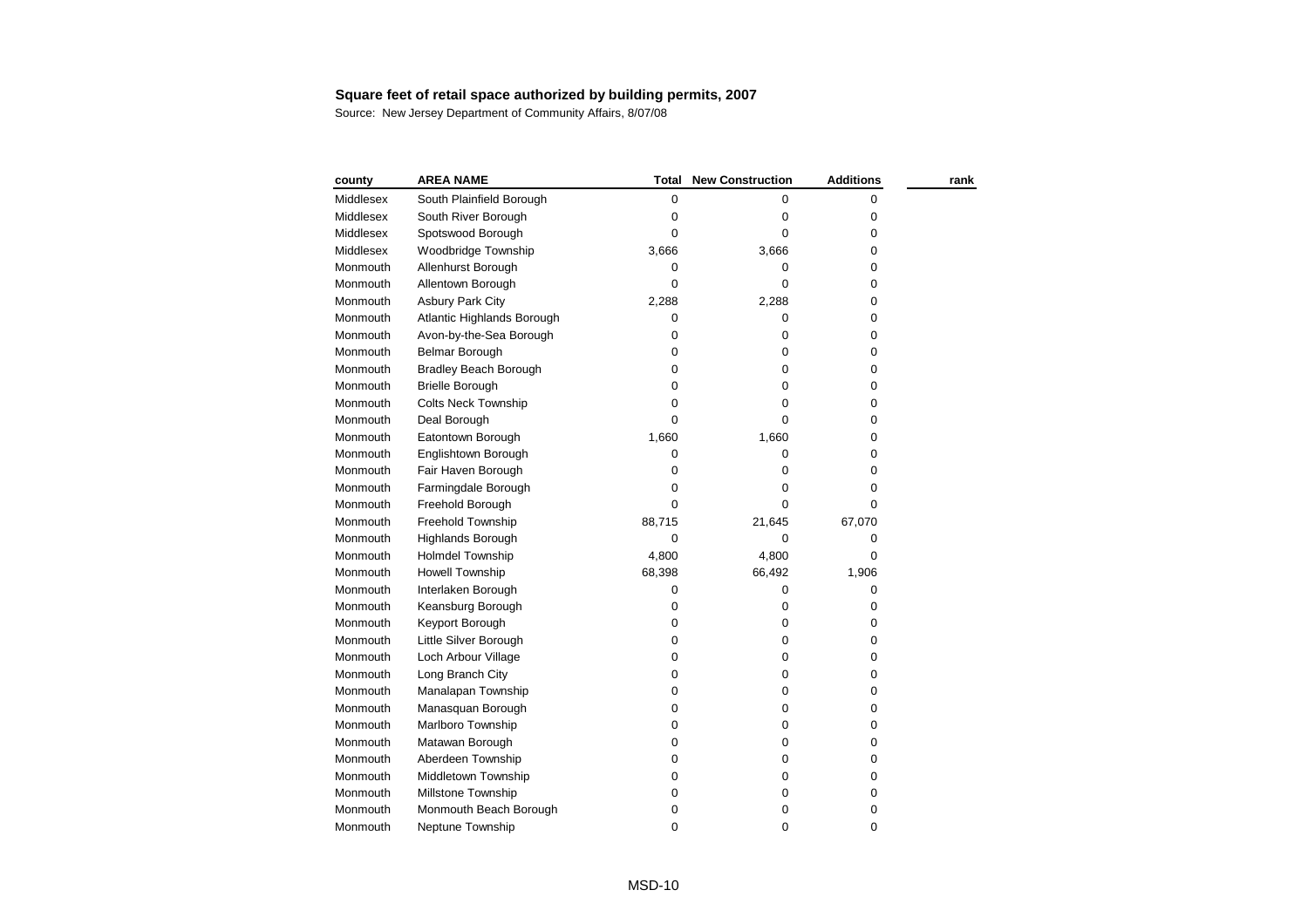| county        | <b>AREA NAME</b>            | Total       | <b>New Construction</b> | <b>Additions</b> | rank |
|---------------|-----------------------------|-------------|-------------------------|------------------|------|
| Monmouth      | Neptune City Borough        | 0           | 0                       | 0                |      |
| Monmouth      | <b>Tinton Falls Borough</b> | 154,646     | 154,646                 | 0                |      |
| Monmouth      | Ocean Township              | 33,234      | 21,598                  | 11,636           |      |
| Monmouth      | Oceanport Borough           | 0           | 0                       | 0                |      |
| Monmouth      | <b>Hazlet Township</b>      | 600         | 0                       | 600              |      |
| Monmouth      | Red Bank Borough            | 0           | 0                       | 0                |      |
| Monmouth      | Roosevelt Borough           | 0           | 0                       | 0                |      |
| Monmouth      | Rumson Borough              | 0           | 0                       | 0                |      |
| Monmouth      | Sea Bright Borough          | 0           | 0                       | 0                |      |
| Monmouth      | Sea Girt Borough            | $\mathbf 0$ | 0                       | 0                |      |
| Monmouth      | Shrewsbury Borough          | 3,600       | 0                       | 3,600            |      |
| Monmouth      | Shrewsbury Township         | $\mathbf 0$ | $\mathbf 0$             | 0                |      |
| Monmouth      | Lake Como Borough           | 6,800       | 6,800                   | 0                |      |
| Monmouth      | Spring Lake Borough         | 0           | 0                       | 0                |      |
| Monmouth      | Spring Lake Heights Boro    | 0           | 0                       | 0                |      |
| Monmouth      | Union Beach Borough         | 0           | 0                       | 0                |      |
| Monmouth      | Upper Freehold Township     | 0           | 0                       | 0                |      |
| Monmouth      | Wall Township               | 36,199      | 21,298                  | 14,901           |      |
| Monmouth      | West Long Branch Borough    | 0           | 0                       | 0                |      |
| Morris        | <b>Boonton Town</b>         | 0           | 0                       | 0                |      |
| Morris        | <b>Boonton Township</b>     | 0           | 0                       | 0                |      |
| Morris        | <b>Butler Borough</b>       | 0           | 0                       | 0                |      |
| Morris        | Chatham Borough             | 30,800      | 0                       | 30,800           |      |
| Morris        | Chatham Township            | 0           | 0                       | 0                |      |
| <b>Morris</b> | Chester Borough             | 959         | 0                       | 959              |      |
| Morris        | <b>Chester Township</b>     | $\mathbf 0$ | 0                       | 0                |      |
| Morris        | Denville Township           | $\Omega$    | 0                       | 0                |      |
| <b>Morris</b> | Dover Town                  | 14,905      | 14,905                  | 0                |      |
| Morris        | East Hanover Township       | 30,985      | 30,985                  | 0                |      |
| Morris        | Florham Park Borough        | $\pmb{0}$   | 0                       | 0                |      |
| <b>Morris</b> | Hanover Township            | 0           | 0                       | 0                |      |
| Morris        | Harding Township            | 0           | 0                       | 0                |      |
| Morris        | Jefferson Township          | 0           | 0                       | 0                |      |
| <b>Morris</b> | Kinnelon Borough            | 0           | 0                       | 0                |      |
| Morris        | Lincoln Park Borough        | 0           | 0                       | 0                |      |
| Morris        | Madison Borough             | 0           | 0                       | 0                |      |
| <b>Morris</b> | Mendham Borough             | $\mathbf 0$ | 0                       | 0                |      |
| Morris        | Mendham Township            | 0           | 0                       | 0                |      |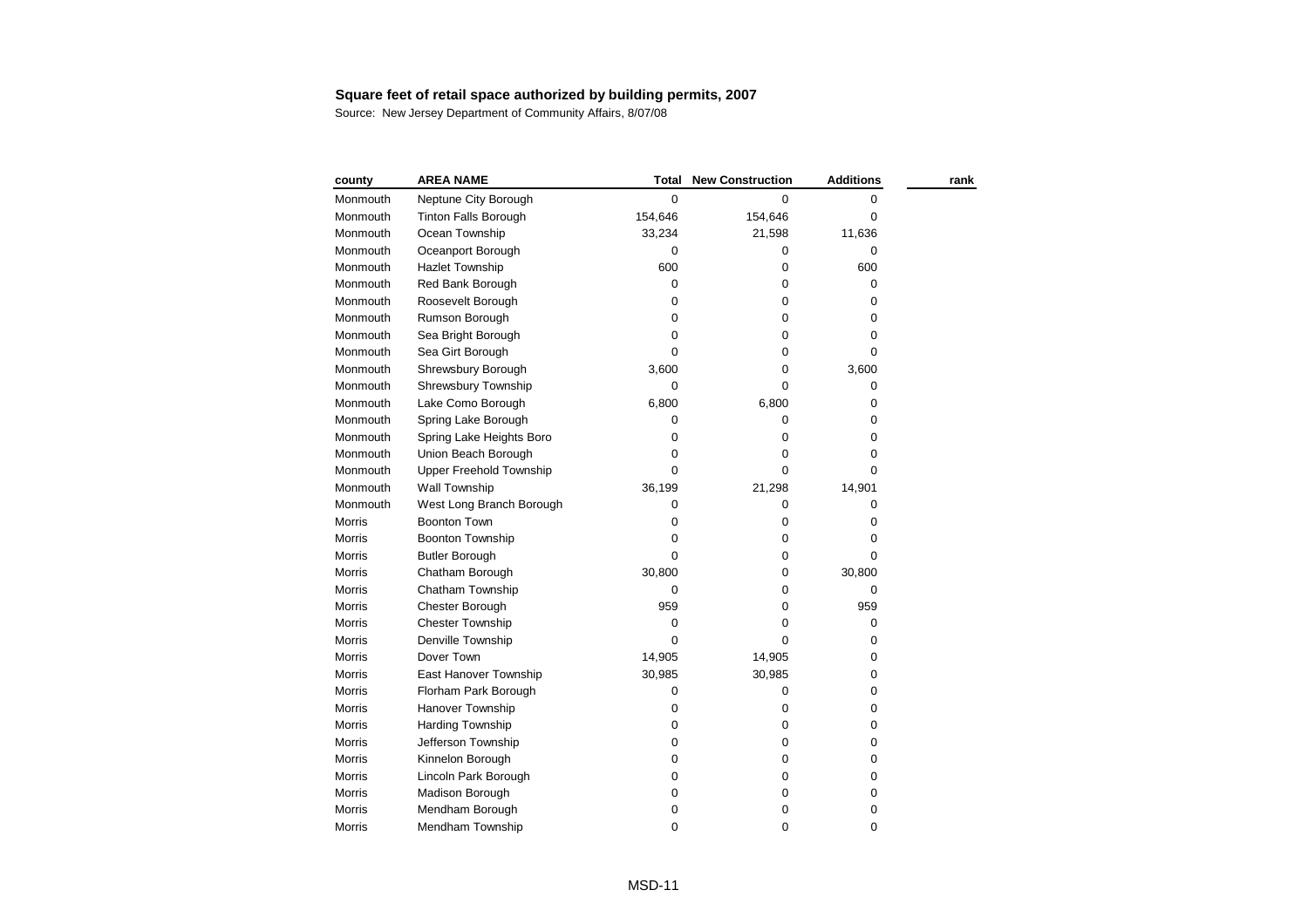| county        | <b>AREA NAME</b>           | Total       | <b>New Construction</b> | <b>Additions</b> | rank |
|---------------|----------------------------|-------------|-------------------------|------------------|------|
| Morris        | Mine Hill Township         | 0           | 0                       | 0                |      |
| Morris        | Montville Township         | 0           | 0                       | 0                |      |
| Morris        | Morris Township            | 0           | 0                       | 0                |      |
| Morris        | Morris Plains Borough      | 0           | 0                       | 0                |      |
| Morris        | Morristown Town            | 0           | 0                       | 0                |      |
| <b>Morris</b> | Mountain Lakes Borough     | 0           | 0                       | 0                |      |
| Morris        | Mount Arlington Borough    | $\mathbf 0$ | 0                       | 0                |      |
| Morris        | Mount Olive Township       | 6,008       | 6,008                   | 0                |      |
| Morris        | Netcong Borough            | 0           | 0                       | 0                |      |
| Morris        | Parsippany-Troy Hills Twp  | 2,381       | 2,381                   | 0                |      |
| Morris        | Long Hill Township         | 0           | 0                       | 0                |      |
| Morris        | Pequannock Township        | 0           | 0                       | 0                |      |
| Morris        | Randolph Township          | $\pmb{0}$   | 0                       | 0                |      |
| Morris        | Riverdale Borough          | 0           | 0                       | 0                |      |
| Morris        | Rockaway Borough           | $\pmb{0}$   | 0                       | 0                |      |
| Morris        | Rockaway Township          | 0           | 0                       | 0                |      |
| Morris        | Roxbury Township           | 3           | 3                       | 0                |      |
| Morris        | Victory Gardens Borough    | 0           | 0                       | 0                |      |
| <b>Morris</b> | <b>Washington Township</b> | 0           | 0                       | 0                |      |
| Morris        | Wharton Borough            | 0           | 0                       | 0                |      |
| Ocean         | Barnegat Light Borough     | 0           | 0                       | 0                |      |
| Ocean         | Bay Head Borough           | 0           | 0                       | 0                |      |
| Ocean         | Beach Haven Borough        | 0           | 0                       | 0                |      |
| Ocean         | Beachwood Borough          | 0           | 0                       | 0                |      |
| Ocean         | <b>Berkeley Township</b>   | 0           | 0                       | 0                |      |
| Ocean         | <b>Brick Township</b>      | 755,230     | 80,000                  | 675,230          |      |
| Ocean         | <b>Toms River Township</b> | 36,180      | 24,060                  | 12,120           |      |
| Ocean         | Eagleswood Township        | 0           | 0                       | 0                |      |
| Ocean         | Harvey Cedars Borough      | $\Omega$    | 0                       | 0                |      |
| Ocean         | Island Heights Borough     | 2,128       | 2,128                   | 0                |      |
| Ocean         | Jackson Township           | 252         | 0                       | 252              |      |
| Ocean         | Lacey Township             | 270,344     | 270,344                 | 0                |      |
| Ocean         | Lakehurst Borough          | 0           | 0                       | 0                |      |
| Ocean         | Lakewood Township          | 3,615       | 0                       | 3,615            |      |
| Ocean         | Lavallette Borough         | 0           | 0                       | 0                |      |
| Ocean         | Little Egg Harbor Township | 0           | 0                       | 0                |      |
| Ocean         | Long Beach Township        | 0           | 0                       | 0                |      |
| Ocean         | Manchester Township        | 0           | 0                       | 0                |      |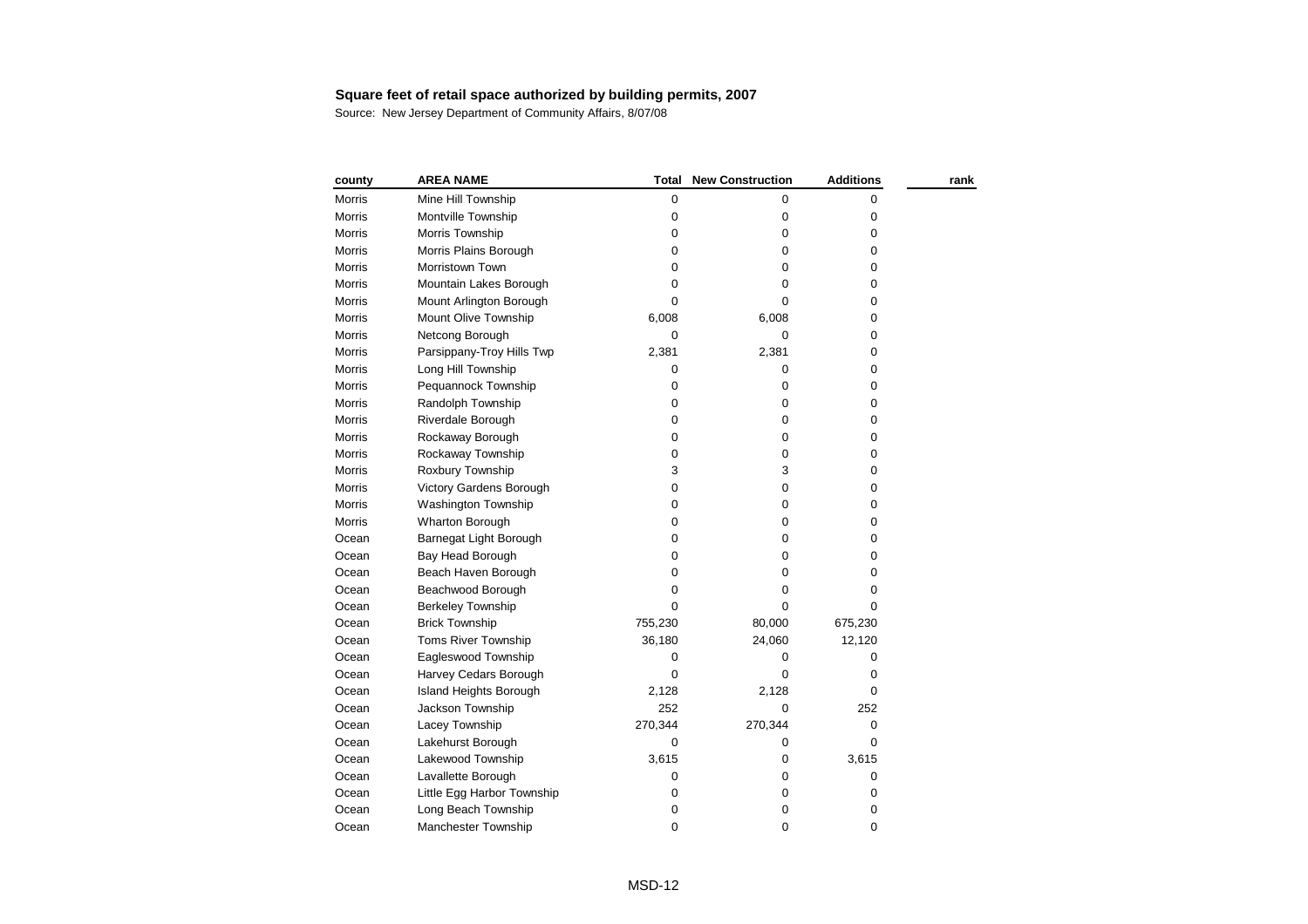| county  | <b>AREA NAME</b>            | Total       | <b>New Construction</b> | <b>Additions</b> | rank |
|---------|-----------------------------|-------------|-------------------------|------------------|------|
| Ocean   | Mantoloking Borough         | 0           | 0                       | 0                |      |
| Ocean   | Ocean Township              | 95,014      | 95,014                  | 0                |      |
| Ocean   | Ocean Gate Borough          | 0           | 0                       | 0                |      |
| Ocean   | Pine Beach Borough          | 0           | 0                       | 0                |      |
| Ocean   | <b>Plumsted Township</b>    | $\Omega$    | 0                       | 0                |      |
| Ocean   | Point Pleasant Borough      | 6,193       | 6,193                   | 0                |      |
| Ocean   | Point Pleasant Beach Boro   | 2,625       | 2,625                   | 0                |      |
| Ocean   | Seaside Heights Borough     | 0           | 0                       | 0                |      |
| Ocean   | Seaside Park Borough        | $\Omega$    | 0                       | 0                |      |
| Ocean   | Ship Bottom Borough         | 8,063       | 0                       | 8,063            |      |
| Ocean   | South Toms River Borough    | 0           | 0                       | 0                |      |
| Ocean   | <b>Stafford Township</b>    | 419,711     | 419,711                 | 0                |      |
| Ocean   | Surf City Borough           | 0           | 0                       | 0                |      |
| Ocean   | <b>Tuckerton Borough</b>    | 0           | 0                       | 0                |      |
| Ocean   | <b>Barnegat Township</b>    | 0           | 0                       | 0                |      |
| Passaic | <b>Bloomingdale Borough</b> | 0           | 0                       | 0                |      |
| Passaic | <b>Clifton City</b>         | 11,100      | 11,100                  | 0                |      |
| Passaic | Haledon Borough             | 0           | 0                       | 0                |      |
| Passaic | Hawthorne Borough           | 0           | 0                       | 0                |      |
| Passaic | Little Falls Township       | 0           | 0                       | 0                |      |
| Passaic | North Haledon Borough       | 0           | 0                       | 0                |      |
| Passaic | Passaic City                | 0           | 0                       | 0                |      |
| Passaic | Paterson City               | 460,799     | 460,799                 | 0                |      |
| Passaic | Pompton Lakes Borough       | 0           | 0                       | 0                |      |
| Passaic | Prospect Park Borough       | 0           | 0                       | 0                |      |
| Passaic | Ringwood Borough            | $\mathbf 0$ | 0                       | 0                |      |
| Passaic | <b>Totowa Borough</b>       | $\pmb{0}$   | 0                       | 0                |      |
| Passaic | Wanaque Borough             | $\Omega$    | 0                       | 0                |      |
| Passaic | Wayne Township              | 38,805      | 38,805                  | 0                |      |
| Passaic | West Milford Township       | 6,460       | 6,460                   | 0                |      |
| Passaic | West Paterson Borough       | 0           | 0                       | 0                |      |
| Salem   | Alloway Township            | 0           | 0                       | 0                |      |
| Salem   | Elmer Borough               | 0           | 0                       | 0                |      |
| Salem   | Elsinboro Township          | 0           | 0                       | 0                |      |
| Salem   | Lower Alloways Creek Twp    | 0           | 0                       | 0                |      |
| Salem   | Mannington Township         | 0           | 0                       | 0                |      |
| Salem   | <b>Oldmans Township</b>     | 0           | 0                       | 0                |      |
| Salem   | Penns Grove Borough         | 0           | 0                       | 0                |      |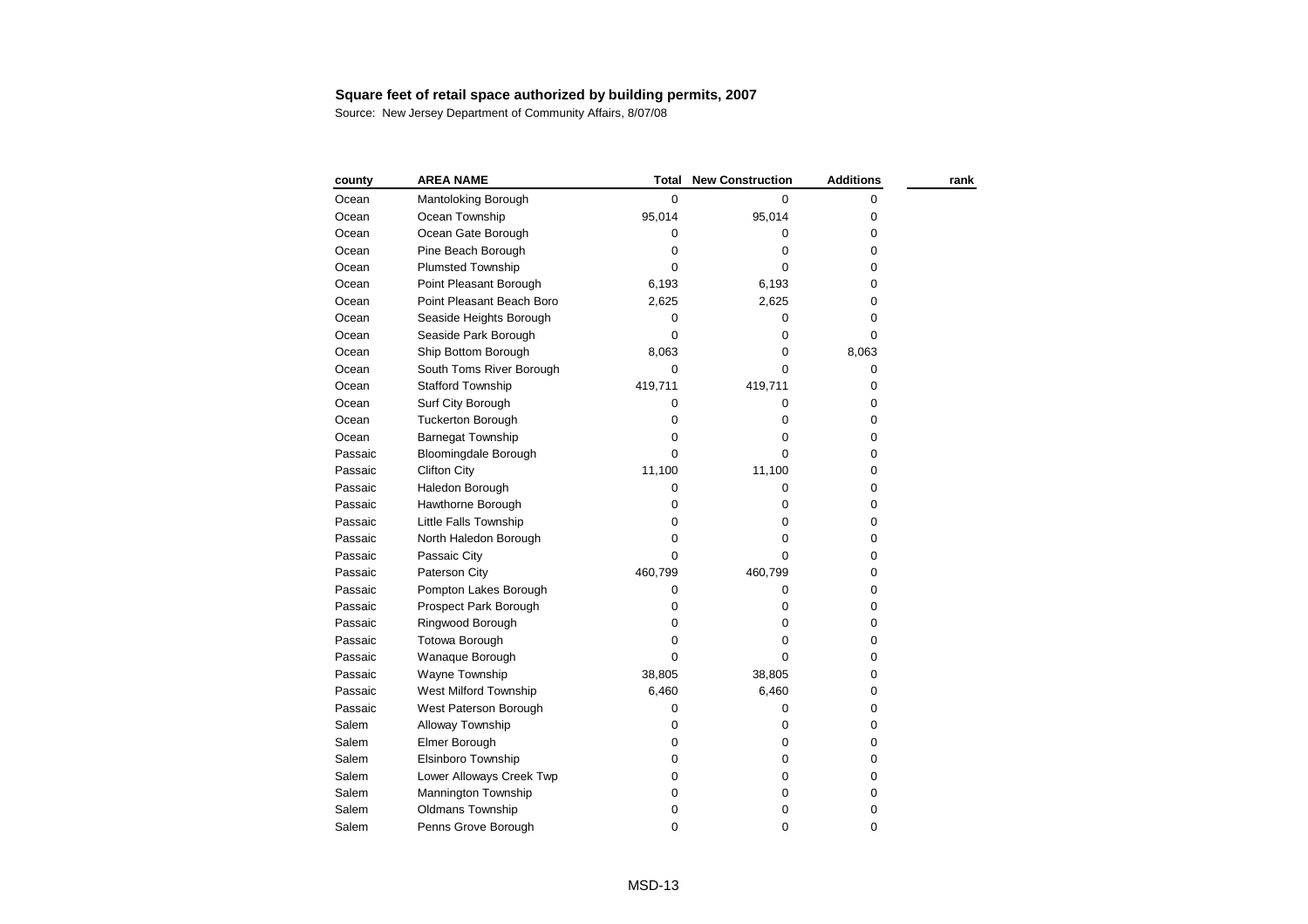| county        | <b>AREA NAME</b>                 | Total       | <b>New Construction</b> | <b>Additions</b> | rank |
|---------------|----------------------------------|-------------|-------------------------|------------------|------|
| Salem         | Pennsville Township              | 0           | 0                       | 0                |      |
| Salem         | Pilesgrove Township              | 0           | 0                       | 0                |      |
| Salem         | Pittsgrove Township              | 0           | 0                       | 0                |      |
| Salem         | Quinton Township                 | 0           | 0                       | 0                |      |
| Salem         | Salem City                       | 0           | 0                       | 0                |      |
| Salem         | <b>Carneys Point Township</b>    | 0           | 0                       | 0                |      |
| Salem         | <b>Upper Pittsgrove Township</b> | 0           | 0                       | 0                |      |
| Salem         | Woodstown Borough                | 1,440       | 0                       | 1,440            |      |
| Somerset      | <b>Bedminster Township</b>       | 0           | 0                       | 0                |      |
| Somerset      | <b>Bernards Township</b>         | 0           | 0                       | 0                |      |
| Somerset      | Bernardsville Borough            | 0           | 0                       | 0                |      |
| Somerset      | Bound Brook Borough              | 49,257      | 33,762                  | 15,495           |      |
| Somerset      | <b>Branchburg Township</b>       | 0           | 0                       | $\pmb{0}$        |      |
| Somerset      | <b>Bridgewater Township</b>      | 0           | 0                       | 0                |      |
| Somerset      | Far Hills Borough                | 0           | 0                       | 0                |      |
| Somerset      | Franklin Township                | 229,794     | 229,794                 | 0                |      |
| Somerset      | Green Brook Township             | 12,900      | 12,900                  | 0                |      |
| Somerset      | Hillsborough Township            | 0           | 0                       | 0                |      |
| Somerset      | Manville Borough                 | 0           | 0                       | 0                |      |
| Somerset      | Millstone Borough                | 0           | 0                       | 0                |      |
| Somerset      | Montgomery Township              | 0           | 0                       | 0                |      |
| Somerset      | North Plainfield Borough         | 0           | 0                       | 0                |      |
| Somerset      | Peapack-Gladstone Boro           | 0           | 0                       | 0                |      |
| Somerset      | Raritan Borough                  | 0           | 0                       | 0                |      |
| Somerset      | Rocky Hill Borough               | 0           | 0                       | 0                |      |
| Somerset      | Somerville Borough               | $\mathbf 0$ | 0                       | $\pmb{0}$        |      |
| Somerset      | South Bound Brook Boro           | 0           | 0                       | 0                |      |
| Somerset      | <b>Warren Township</b>           | 27,788      | 27,788                  | 0                |      |
| Somerset      | Watchung Borough                 | 9,201       | 9,201                   | 0                |      |
| <b>Sussex</b> | Andover Borough                  | 10,864      | 10,864                  | 0                |      |
| <b>Sussex</b> | Andover Township                 | 0           | 0                       | 0                |      |
| <b>Sussex</b> | <b>Branchville Borough</b>       | 0           | 0                       | 0                |      |
| Sussex        | <b>Byram Township</b>            | 0           | 0                       | 0                |      |
| <b>Sussex</b> | Frankford Township               | 0           | 0                       | 0                |      |
| Sussex        | Franklin Borough                 | 8,100       | 8,100                   | 0                |      |
| Sussex        | Fredon Township                  | 0           | 0                       | 0                |      |
| <b>Sussex</b> | Green Township                   | 0           | 0                       | 0                |      |
| Sussex        | Hamburg Borough                  | 0           | 0                       | 0                |      |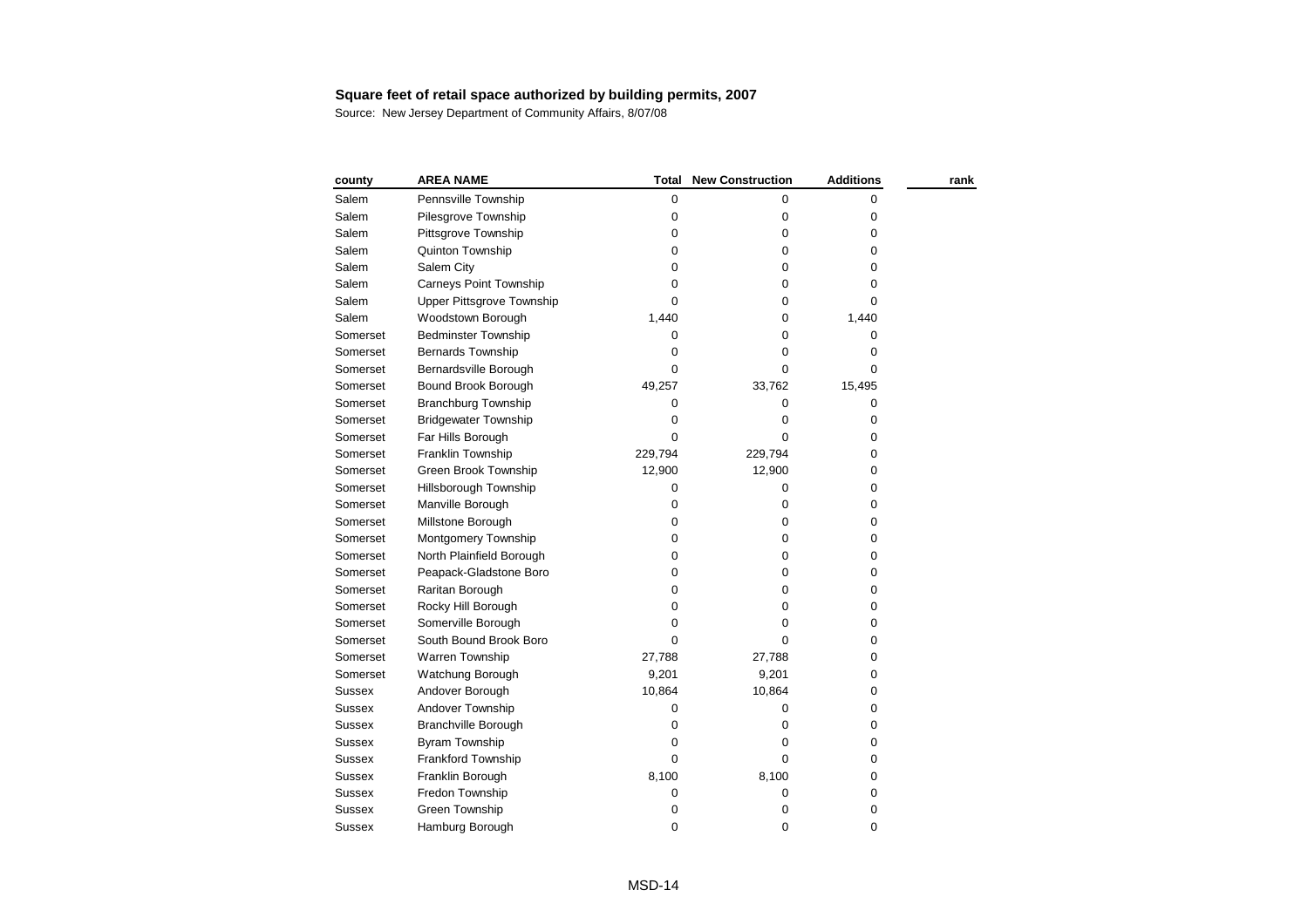| county        | <b>AREA NAME</b>           | Total       | <b>New Construction</b> | <b>Additions</b> | rank |
|---------------|----------------------------|-------------|-------------------------|------------------|------|
| Sussex        | Hampton Township           | 10,105      | 10,105                  | 0                |      |
| <b>Sussex</b> | Hardyston Township         | 0           | 0                       | 0                |      |
| <b>Sussex</b> | Hopatcong Borough          | 0           | 0                       | 0                |      |
| <b>Sussex</b> | Lafayette Township         | $\pmb{0}$   | 0                       | 0                |      |
| <b>Sussex</b> | Montague Township          | 0           | 0                       | 0                |      |
| Sussex        | Newton Town                | 0           | 0                       | 0                |      |
| <b>Sussex</b> | Ogdensburg Borough         | $\mathbf 0$ | 0                       | 0                |      |
| <b>Sussex</b> | Sandyston Township         | 7,200       | 7,200                   | 0                |      |
| <b>Sussex</b> | Sparta Township            | 82,153      | 82,153                  | 0                |      |
| <b>Sussex</b> | Stanhope Borough           | $\pmb{0}$   | 0                       | 0                |      |
| Sussex        | <b>Stillwater Township</b> | $\pmb{0}$   | 0                       | 0                |      |
| <b>Sussex</b> | Sussex Borough             | $\mathbf 0$ | 0                       | 0                |      |
| <b>Sussex</b> | Vernon Township            | 0           | 0                       | 0                |      |
| <b>Sussex</b> | <b>Walpack Township</b>    | 0           | 0                       | 0                |      |
| <b>Sussex</b> | Wantage Township           | $\Omega$    | 0                       | 0                |      |
| Union         | Berkeley Heights Township  | 1,203       | 0                       | 1,203            |      |
| Union         | Clark Township             | 0           | 0                       | 0                |      |
| Union         | Cranford Township          | 14,768      | 14,768                  | 0                |      |
| Union         | Elizabeth City             | 26,518      | 22,187                  | 4,331            |      |
| Union         | Fanwood Borough            | 5,938       | 5,938                   | 0                |      |
| Union         | Garwood Borough            | 1,212       | 0                       | 1,212            |      |
| Union         | Hillside Township          | 0           | 0                       | 0                |      |
| Union         | Kenilworth Borough         | $\mathbf 0$ | 0                       | 0                |      |
| Union         | <b>Linden City</b>         | 147,563     | 147,563                 | 0                |      |
| Union         | Mountainside Borough       | 0           | 0                       | 0                |      |
| Union         | New Providence Borough     | 0           | 0                       | 0                |      |
| Union         | <b>Plainfield City</b>     | 0           | 0                       | 0                |      |
| Union         | Rahway City                | 0           | 0                       | 0                |      |
| Union         | Roselle Borough            | 3,445       | 3,445                   | 0                |      |
| Union         | Roselle Park Borough       | 0           | 0                       | 0                |      |
| Union         | Scotch Plains Township     | 0           | 0                       | 0                |      |
| Union         | Springfield Township       | $\mathbf 0$ | $\mathbf 0$             | 0                |      |
| Union         | <b>Summit City</b>         | 16,971      | 16,971                  | 0                |      |
| Union         | Union Township             | 164,931     | 164,931                 | 0                |      |
| Union         | <b>Westfield Town</b>      | 0           | 0                       | 0                |      |
| Union         | Winfield Township          | 0           | $\pmb{0}$               | 0                |      |
| Warren        | <b>Allamuchy Township</b>  | 0           | 0                       | 0                |      |
| Warren        | Alpha Borough              | 0           | 0                       | 0                |      |